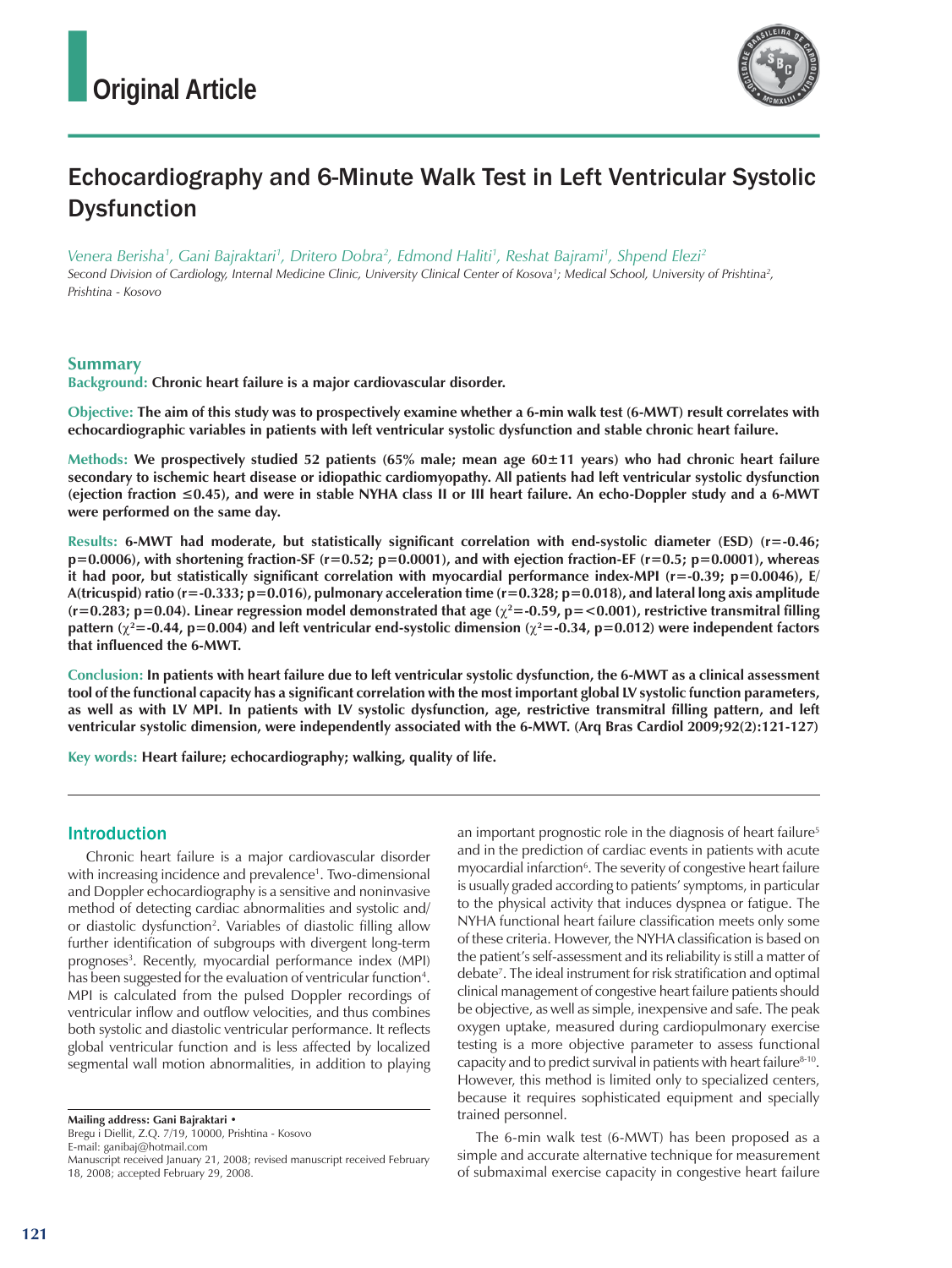patients<sup>11</sup>. It is considered to be realistically related to daily physical activity. Consequently, it has been incorporated into studies of assessment of exercise capacity<sup>12,13</sup>, of quality of life<sup>14</sup>, of efficacy of new therapeutic agents<sup>15-17</sup>, including beta-blockers<sup>18-22</sup>, of physical training programs<sup>23</sup> and of prognostic stratification<sup>24-29</sup>.

The aim of the present study was to asses the relationship between 2-dimensional and Doppler echocardiographic parameters and 6-MWT in patients with heart failure and left ventricular systolic dysfunction. 6-MWT is used as a proxy measure of the quality of life; therefore, echocardiographic parameters that have independent association with 6-MWT would facilitate prediction of the quality of life.

## Methods

### Study population

The study group included 52 patients with stable chronic heart failure secondary to ischemic heart disease or idiopathic cardiomyopathy, referred to the Second Division of Cardiology at the Internal Medicine Clinic of the University Clinical Center of Kosova, in Prishtina, Kosovo, between December 2005 and April 2007.

The mean age was  $60\pm11$  years. The cause of heart failure was idiopathic dilated cardiomyopathy in 19 patients and ischemic cardiomyopathy in 33 patients. All patients had an enlarged left ventricle (left ventricular [LV] diastolic dimension >5.7cm) and global left ventricular systolic dysfunction (left ventricular ejection fraction [LVEF] <0.45), and all were in stable New York Heart Association (NYHA) functional class II or III heart failure. The functional capacity of 27 patients was class II and that of the remaining 25 was class III. Table 1 summarizes the patients' clinical and laboratory characteristics.

**Table 1 - Clinical and laboratory data of patients enrolled in the study**

| n                              | 52             |
|--------------------------------|----------------|
| Age, years, (mean $\pm$ SD)    | $60 + 11$      |
| Sex, %, M/F                    | 65/35          |
| NYHA class (N (%))             |                |
| $\mathsf{II}$                  | 27 (52%)       |
| Ш                              | 25 (48%)       |
| Erythrocyte sedimentation (mm) | $25.4 + 13.7$  |
| Hematocrit (%)                 | $39.6 + 6.1$   |
| Erythrocytes (x 1012/L)        | $4.28 + 0.63$  |
| Hemoglobin (g/L)               | $129 + 20.3$   |
| Leucocytes (x103/L)            | $8.4 + 3.9$    |
| Fibrinogen (g/L)               | $3.72 + 1.6$   |
| Cholesterol (mmol/L)           | $4.23 + 1.22$  |
| Triglycerides (mmol/L)         | $1.57 + 0.5$   |
| Glucose (mmol/L)               | $6.97 + 3.7$   |
| BUN (mmol/L)                   | $8.6 + 2.6$    |
| Creatinine (µmol/L)            | $108.3 + 30.6$ |

Patients with rhythm disturbances (atrial fibrillation, serious ventricular arrhythmias), patients who had decompensated heart failure, limitation of physical activity due to factors other than exertional dyspnea and fatigue (such as arthritis), and those with moderate to severe renal failure, with chronic obstructive pulmonary disease were excluded from the study. We also excluded patients who had experienced unstable angina, acute myocardial infarction or stroke, anemia, and any febrile condition or infectious disease.

The study was approved by the Institutional Ethics Committee and all patients gave their written informed consent. Standard medical therapy with e.g. ACE-inhibitors, beta-blockers, digoxin and diuretics was individually optimized based on symptoms and renal function at least 2 weeks prior to exercise testing. All patients continued to take their routine medication when the echocardiography and 6-MWT were performed.

## Data collection

The history and physical examination was performed in all subjects. In all patients the routine biochemical measurements were performed: the measurements of erythrocytes, leucocytes, hemoglobin, hematocrit, erythrocyte sedimentation, BUN, creatinine, blood glucose, cholesterol, triglycerides and inflammatory blood analysis (fibrinogen, CRP). Measurements of weight, height, waist and hip were also performed.

#### Echocardiographic examinations

Echocardiographic examination was performed using a Philips Intelligent E-33 echocardiograph with a multifrequency transducer, and harmonic imaging as appropriate. All echocardiographic studies were performed by the same investigator. The echocardiographic study was performed in the left lateral decubitus in the parasternal long-axis and 4 chamber views.

The cross-sectional, two-dimensionally guided M mode recordings of LV short axis were performed using the left parasternal long axis view with the cursor at the tips of the mitral valve leaflets. Fractional shortening was calculated as the percentage fall in LV cavity dimension during systole in relation to that at end-diastole. Left ventricular ejection fraction was estimated using Simpson's biplane method. Left atrial dimension was measured from M-mode recordings with the cursor crossing the aortic root at the level of the aortic valve leaflets. LV long axis M-mode recordings were obtained with the cursor positioned at the lateral and septal angles of the mitral ring and right ventricular long axis recording with the cursor positioned at the lateral angle of the tricuspid ring. All M-mode recordings were zoomed to obtain better images for accurate measurements.

Diastolic function of the left and right ventricles was assessed by pulsed Doppler. The pulsed Doppler sample volume was positioned at the tips of the mitral and tricuspid leaflets, respectively. We registered the E wave, A wave, from which the E/A ratio was calculated, and the deceleration time of E wave (DT-E). We also registered Er wave, Ar wave and Er/Ar ratio.

The MPI was measured from mitral inflow and LV outflow velocity-time intervals as described by Tei et al<sup>30</sup>. The *a* interval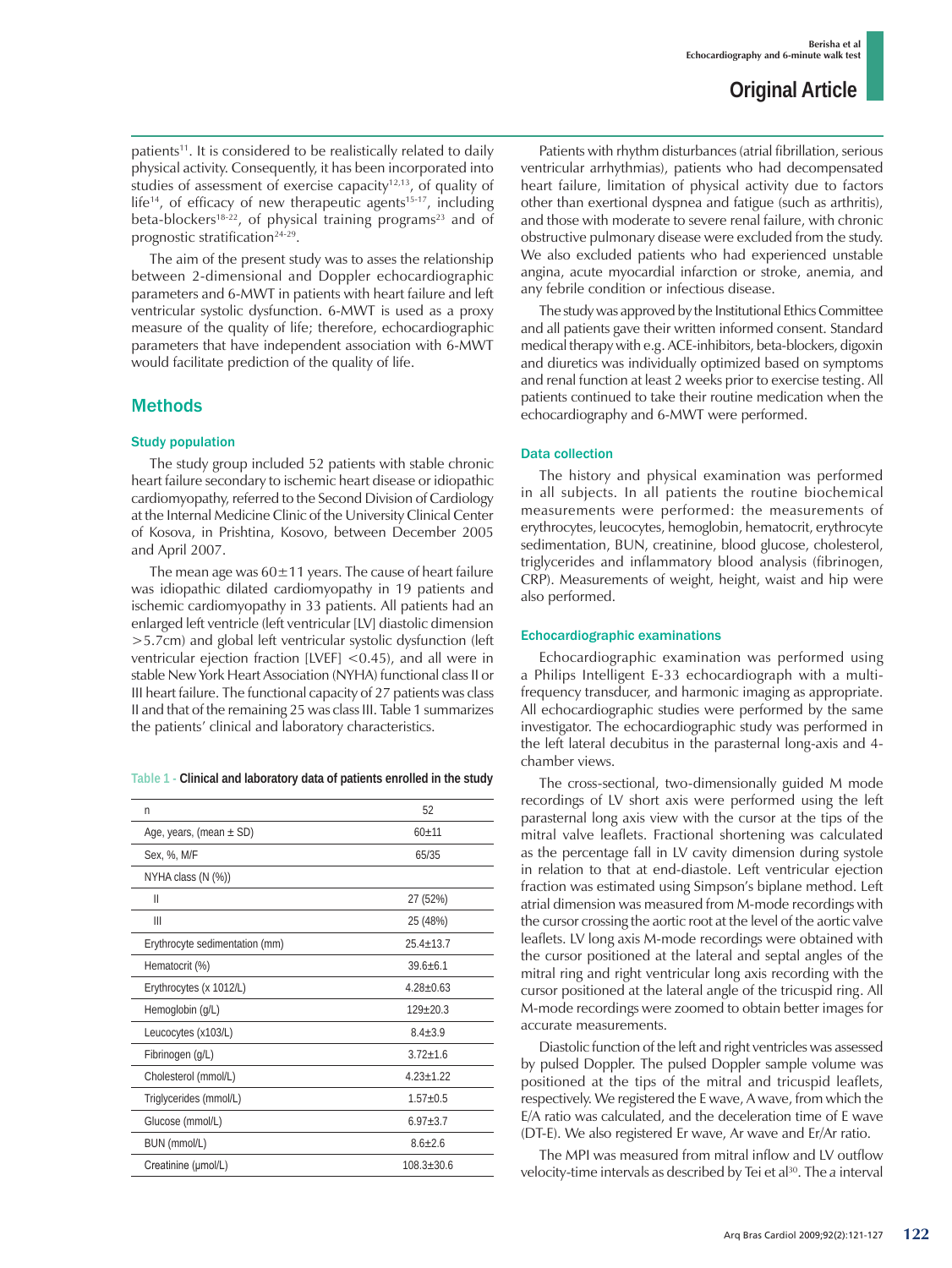measured from the cessation to the onset of mitral inflow is equal to the sum of isovolumetric contraction time (ICT), ejection time (ET), and isovolumetric relaxation time (IRT). Left ventricular ejection time *b* is the duration of left ventricular outflow velocity profile. Thus the sum of ICT and IRT was obtained by subtracting *b* from *a*. The index of combined LV systolic and diastolic function (the sum of ICT and IRT divided by ejection time) was calculated as (*a* - *b*) / *b* (Fig.1). The IRT can be measured by subtracting the *d* interval, between the R wave and the cessation of LV outflow, from the *c* interval, between the R wave and the onset of mitral inflow. ICT was calculated by subtracting the IRT from *a*-*b*.

Mitral regurgitation severity was assessed by color and continuous wave Doppler and was graded as mild, moderate, or severe according to the jet distance from the valve orifice and flow velocity profile, respectively, in line with the recommendations of the American Society of Echocardiography31. Likewise, tricuspid regurgitation was assessed by color flow and continuous-wave Doppler from the apical four-chamber view. Retrograde transtricuspid pressure drop > 35 mmHg was taken as a sign of pulmonary hypertension when the right atrium was not dilated.

### *6-min walk test*

Within 24 h of echocardiographic examination, a 6-MWT was performed on a level hallway surface; the test was administered by a registered nurse blinded to the results of echocardiography. According to the method of Gyatt et al<sup>11,12</sup> all patients were informed of the purpose, methods and use of the 6-min walk test results. The 6-MWT was conducted following a standardized protocol, between 10 am and 4 pm after usual medication<sup>11</sup>. A 15 m flat, obstacle-free corridor, with chairs placed at either end was used. Patients were instructed to walk as far as possible, turning 180<sup>°</sup> every 15 m in the allotted time of 6 minutes. Patients walked unaccompanied so as not to influence walking speed, and they were asked to walk as far as possible within 6-minutes.



*Figure 1 - Schematic drawing of the myocardial performance index (MPI). The index (ICT+IRT/ET) is derived as (a - b / b).*

Patients were permitted to rest, if needed, then they were told of the remaining time at every two minutes. At the end of the 6 min, the physician measured the total distance walked by the patient.

#### Statistical analysis

Data are presented as mean  $\pm$  SD or proportions (% of patients). Continuous data are compared with two-tailed unpaired Student's t test. Discrete data are compared with chisquare test. Correlation between variables was performed using Pearson's correlation test. A p value < 0.05 was considered to indicate statistical significance. Multivariate analysis was performed using linear regression model. Factors included in this model were age, restrictive transmitral filling pattern, left ventricular systolic dimension, myocardial performance index and diabetes mellitus.

## **Results**

The clinical and laboratory characteristics of the 52 patients enrolled in the study are shown in Table 1, and the echocardiographic and Doppler measurements are shown in Table 2. There was a moderate, but statistically significant correlation of 6-MWT with LV posterior wall thickness ( r= 0.49; p<0.001), left ventricular end-systolic dimension (r=- 0.46,  $p < 0.001$ , Fig.2), LV fractional shortening ( $r = 0.517$ ,  $p$ <0.001, Fig. 3), and LVEF ( $r = 0.50$ ,  $p$ <0.001), whereas there was a poor, but statistically significant correlation with myocardial performance index-MPI (r=-0.39; p=0.0046, Fig. 4),  $E/A$  (tricuspid) ratio ( $r = -0.333$ ;  $p = 0.016$ ), pulmonary acceleration time  $(r=0.328; p=0.018)$ , and lateral long axis amplitude  $(r=0.283; p=0.04)$  (Table 3). The dimensions of aorta, left atrium, interventricular septal thickness, E wave, A wave, E/A ratio, deceleration time of E wave, E (tricuspid) wave, A (tricuspid) wave, E (tricuspid) /A (tricuspid) ratio, deceleration time of E (tricuspid) and LV septal long axis amplitude had no significant correlation with 6-MWT (Table 3).

Multivariate analysis was performed using linear regression model. Results of this model (Table 4) demonstrated that age, restrictive transmitral filling pattern and left ventricular endsystolic dimension were independent factors that influence the 6-MWT. All these parameters were inversely related to the 6-MWT. Age of the patients emerged as the strongest independent predictive factor, followed by restrictive filling pattern and left ventricular end- systolic dimension.

## **Discussion**

To our knowledge, this is the first study to correlate 6- MWT performance in patients with chronic heart failure. The main finding of our study is that the 6-MWT has a moderate, but statistically significant correlation with LV systolic dimension, global LV systolic function parameters, LV MPI, as well as with long axis systolic function of left and right ventricles in patients with chronic stable heart failure due to LV systolic dysfunction.

Another finding of our study was that age, restrictive transmitral filling pattern, and left ventricular systolic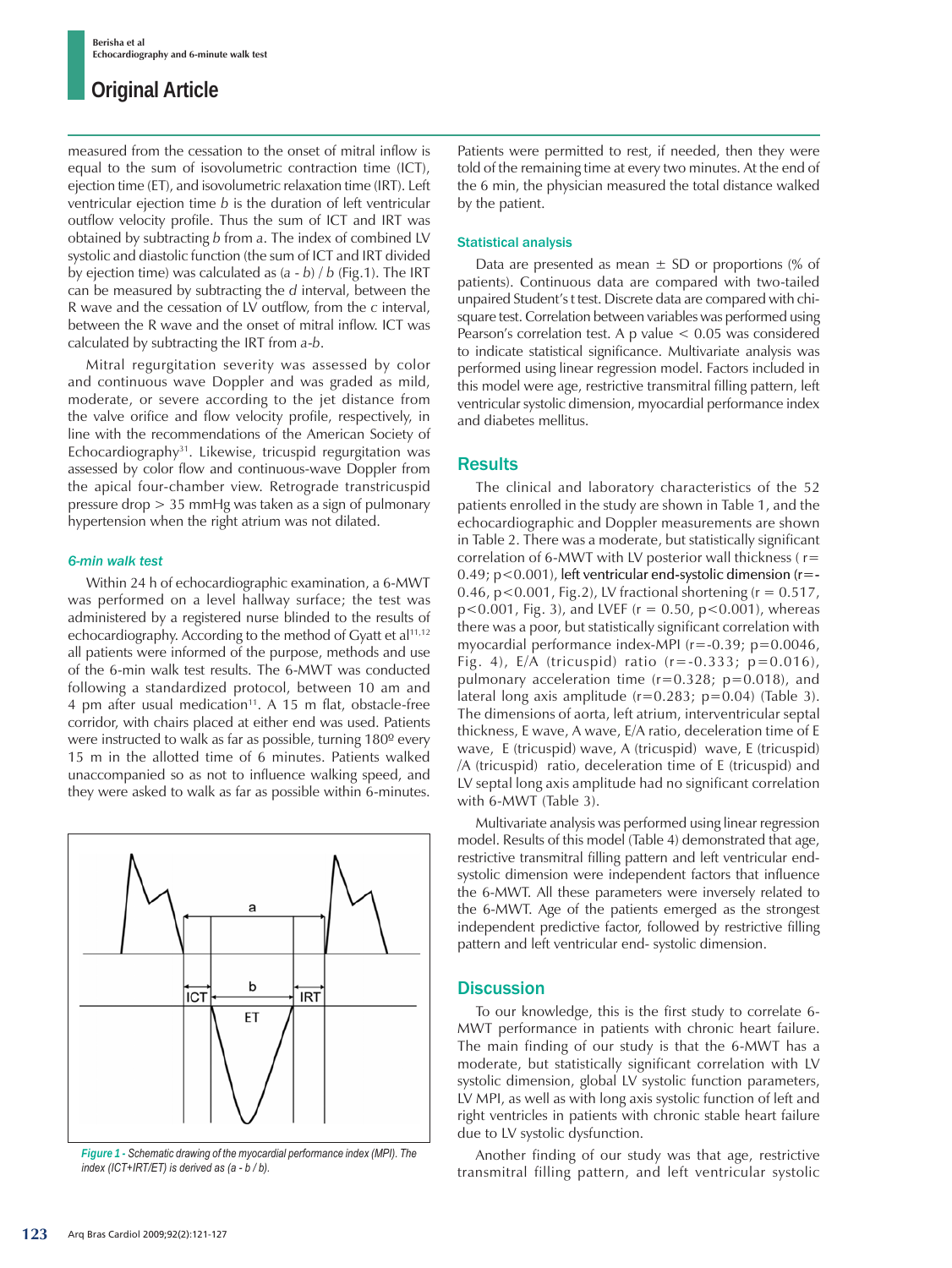

*Figure 2 - Correlation between 6-minute walk test (6-MWT) distance (in meters) and end systolic diameter (in centimeters).*



*Figure 3 - Correlation between 6-minute walk test (6-MWT) distance (in meters) and left ventricular shortening fraction (in %).*

dimension are independently related to the 6-MWT in stable chronic heart failure patients due to left ventricular systolic dysfunction, without rheumatic valvular heart disease.

Heart failure is an epidemiological entity that is increasing worldwide, and now represents a major health problem in most developed countries<sup>1</sup>. The measurement of quality of life in heart failure patients has proved more elusive than what was anticipated. It is still unclear which one is better for the assessment of grading of heart failure: if the judgment of the physician, the use of the NYHA classification or the use of many sophisticated questionnaires.

The 6-MWT was originally used by physicians to assess patients with lung disease $32,33$ , and later was introduced as an alternative objective measure of submaximal exercise capacity of congestive heart failure patients<sup>11</sup>. Previous studies show controversial results about the correlation of 6-MWT with functional exercise capacity in chronic heart failure patients. The 6-min walk test was shown to be correlated with peak oxygen uptake in dilated cardiomyopathy and to have a predictive value in these patients<sup>34-36</sup>. The 6-MWT was also shown to be a useful prognostic marker in these patients<sup>26,27,37</sup>. However, Opasich et al<sup>38</sup> demonstrated that in moderate to severe chronic heart failure patients, the 6-min walk test is not related to cardiac function and only moderately related to exercise capacity.

It was also proven that the 6-MWT distance was improved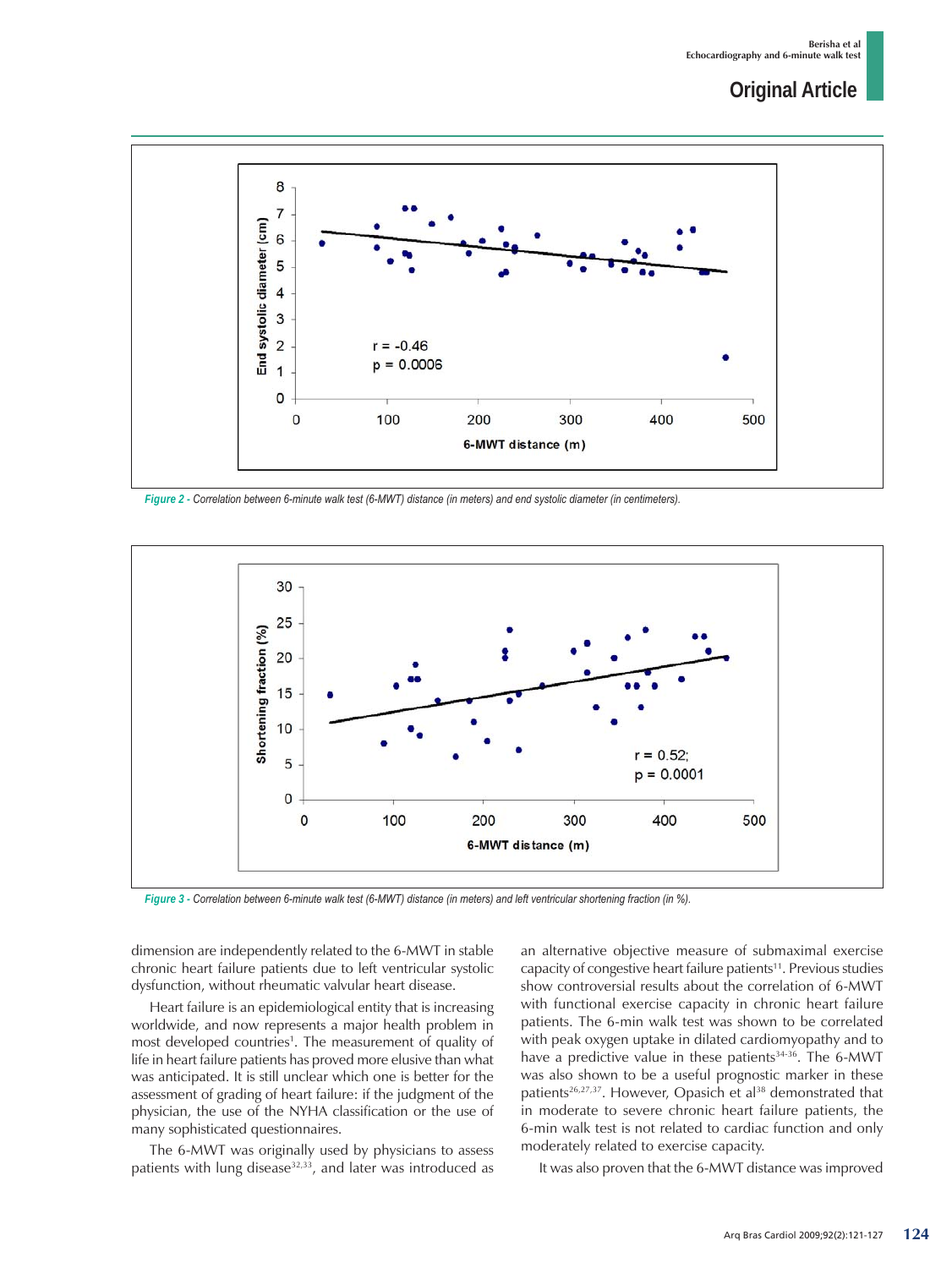

*Figure. 4 - Correlation between the 6-minute walk test (6-MWT) distance (in meters) and myocardial performance index (MPI).*

## **Table 2 - Echocardiographic and Doppler measurements in patients enrolled in the study**

| Parameter                                                                                                   | <b>Patients</b><br>$(n = 52)$ |
|-------------------------------------------------------------------------------------------------------------|-------------------------------|
| Left ventricular end-diastolic diameter (cm)                                                                | $6.66 + 0.74$                 |
| Left ventricular end-systolic diameter (cm)                                                                 | $5.52 + 0.93$                 |
| Left ventricular fractional shortening (%)                                                                  | $16.03 + 5.03$                |
| Left ventricular ejection fraction (%)                                                                      | $32.7 + 9.5$                  |
| Interventricular septal thickeness (cm)                                                                     | $1.2 + 0.12$                  |
| Posterior wall thickeness (cm)                                                                              | $0.99 + 0.12$                 |
| Left atrial dimension (cm)                                                                                  | $4.66 + 0.57$                 |
| Aorta (cm)                                                                                                  | $3.54 + 0.54$                 |
| Early diastolic flow velocity in mitral valve (cm/s)                                                        | $70.8 + 27$                   |
| Late diastolic flow velocity in mitral valve (cm/s)                                                         | $58.15 + 27.7$                |
| Early diastolic flow velocity in mitral valve /<br>late diastolic flow velocity in mitral valve ratio       | $1.54 + 0.94$                 |
| Deceleration time of early diastolic flow velocity in mitral<br>valve (ms)                                  | $133 + 43.4$                  |
| Isovolumetric relaxation time (ms)                                                                          | $112.4 + 34.4$                |
| Pulmonary acceleration time (ms)                                                                            | $90.5 + 28.8$                 |
| Myocardial performance index                                                                                | $0.996 + 0.58$                |
| Early diastolic flow velocity in tricuspid valve (cm/s)                                                     | $39.9 + 5.96$                 |
| Late diastolic flow velocity in tricuspid valve (cm/s)                                                      | $40.7 + 9.1$                  |
| Early diastolic flow velocity in tricuspid valve /<br>Late diastolic flow velocity in tricuspid valve ratio | $1.02 + 0.29$                 |
| Lateral long axis amplitude (cm)                                                                            | $0.91 + 0.32$                 |
| Septal long axis amplitude (cm)                                                                             | $0.72 + 0.24$                 |
| Right ventricular long axis amplitude (cm)                                                                  | $1.99 + 0.69$                 |
|                                                                                                             |                               |

**Table 3 - Relationship of Echocardiographic and Doppler measurements with the 6-minute walk test in patients enrolled in the study**

|                                                                                                             | 6-minute walk test |           |
|-------------------------------------------------------------------------------------------------------------|--------------------|-----------|
|                                                                                                             | R value            | P value   |
| Aorta                                                                                                       | 0.063              | 0.66      |
| Left atrial dimension                                                                                       | $-0.032$           | 0.82      |
| Interventricular septal thickness                                                                           | 0.249              | 0.075     |
| Posterior wall thickness                                                                                    | 0.490              | < 0.001   |
| Left ventricular end-diastolic dimension<br>Left ventricular end-systolic dimension                         | $-0.214$           | 0.135     |
|                                                                                                             | $-0.46$            | < 0.001   |
| Left ventricular fractional shortening                                                                      | 0.517              | < 0.001   |
| Left ventricular ejection fraction                                                                          | 0.504              | $<$ 0.001 |
| Pulmonary acceleration time                                                                                 | 0.328              | 0.018     |
| Early diastolic flow velocity in mitral valve                                                               | $-0.0219$          | 0.155     |
| Late diastolic flow velocity in mitral valve                                                                | 0.2227             | 0.112     |
| Early diastolic flow velocity in mitral valve /<br>Late diastolic flow velocity in mitral valve ratio       | $-0.138$           | 0.329     |
| Deceleration time of early diastolic flow velocity<br>in mitral valve                                       | 0.227              | 0.106     |
| Isovolumetric relaxation time                                                                               | $-0.269$           | 0.054     |
| Myocardial performance index                                                                                | $-0.388$           | 0.045     |
| Early diastolic flow velocity in tricuspid valve                                                            | $-0.119$           | 0.4008    |
| Late diastolic flow velocity in tricuspid valve                                                             | 0.2005             | 0.155     |
| Early diastolic flow velocity in tricuspid valve /<br>Late diastolic flow velocity in tricuspid valve ratio | $-0.333$           | 0.016     |
| Deceleration time of early diastolic flow velocity<br>in tricuspid valve                                    | 0.192              | 0.177     |
| Lateral long axis amplitude (cm)                                                                            | 0.283              | 0.04      |
| Septal long axis amplitude (cm)                                                                             | 0.108              | 0.446     |
| Right ventricular long axis amplitude (cm)                                                                  | 0.270              | 0.053     |
|                                                                                                             |                    |           |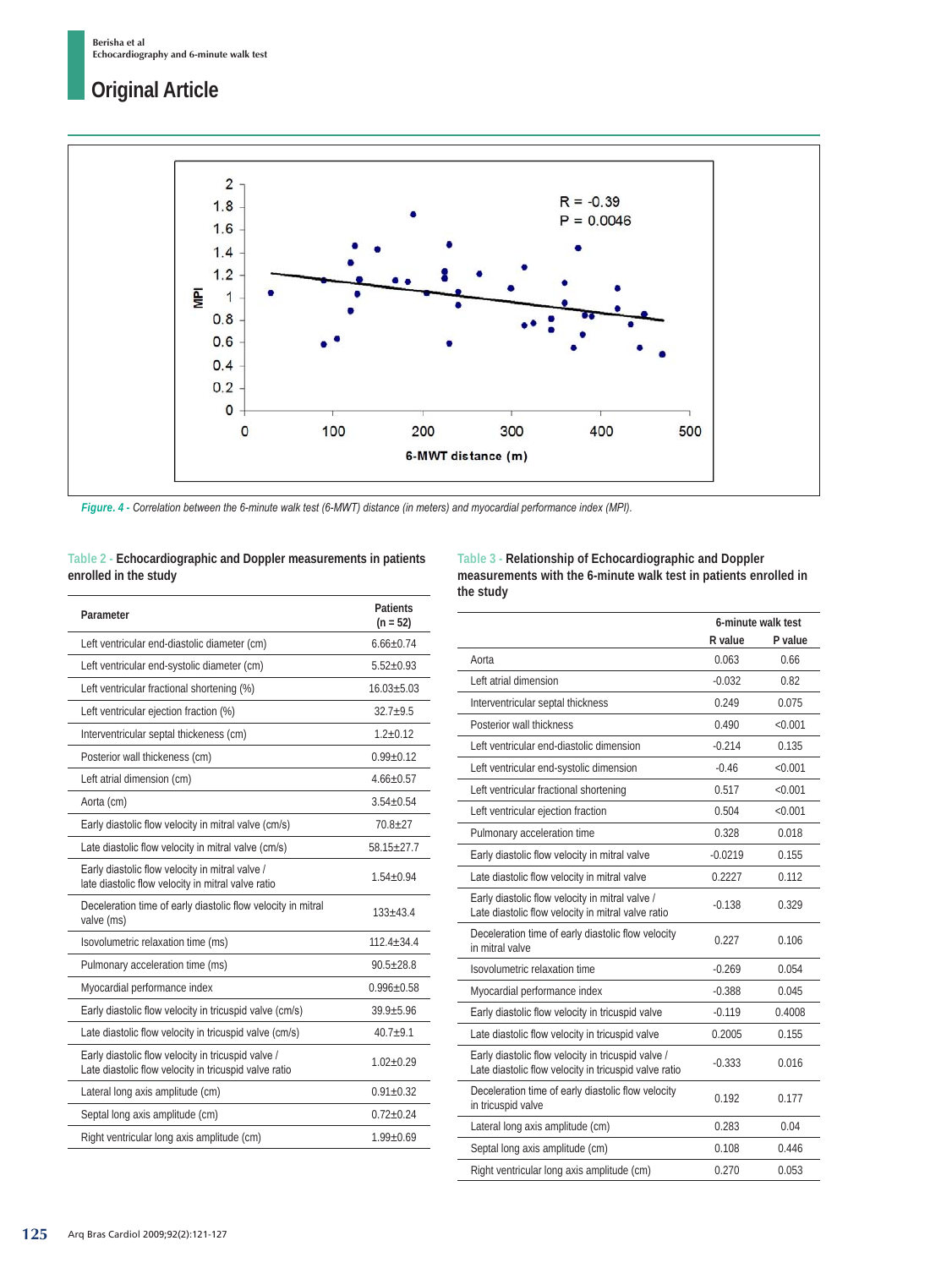| Table 4 - Results of Multivariate Linear Regression Model for the |  |
|-------------------------------------------------------------------|--|
| 6-Minute Walk Test in Patients with Heart Failure                 |  |

| Variable                                   | $\mathbf{X}^2$ | 95% confidence<br>interval | P        |
|--------------------------------------------|----------------|----------------------------|----------|
| Age                                        | $-0.59$        | $(-9.265) - (-3.248)$      | $<$ 0.01 |
| Restrictive transmitral<br>filling pattern | $-0.442$       | $(-189.271) - (-37.827)$   | 0.004    |
| Left ventricular systolic<br>dimension     | $-0.343$       | $(-78.727) - (-10.574)$    | 0.012    |
| Myocardial performance<br>index            | $-0.101$       | $(-101.846) - 47.934$      | 0.469    |
| Diabetes Mellitus                          | -0.060         | $(-82.908) - 54.108$       | 0.672    |

after a follow-up in patients with LV systolic dysfunction that received ACE-inhibitors<sup>39,40</sup>, new-generation beta-blockers<sup>18-22</sup>, and underwent exercise training<sup>23</sup>.

There are several clinical implications that could be suggested from this study. Several important echocardiographic parameters are independently related to 6-MWT and therefore can be used to predict the quality of life of the patients. Age emerged as an independent factor inversely related to 6-MWT. Therefore, independently from echocardiographic results, the quality of life deteriorates with age probably due to complex

References

- 1. Hoes AW, Mosterd A, Grobbee DE. An epidemic of heart failure? Recent evidence from Europe. Eur Heart J. 1998; 19 (Suppl 1): I 2-I 9.
- 2. DeMaria AN, Wiswnbaugh TW, Smith MD, Harrison MR, Berk MR. Doppler echocardiographic evaluation of diastolic dysfunction. Circulation. 1991; 84: 288-95.
- 3. Rihal CS, Nishimura RA, Hatle LK, Bailey KR, Tajik AJ. Systolic and diastolic dysfunction in patients with clinical diagnosis of dilated cardiomyopathy: relation to symptoms and prognosis. Circulation. 1994; 90: 2772-9.
- 4. Tei C, Ling LH, Hodge DO, Bailey KR, Oh JK, Rodeheffer RJ, et al. New index of combined systolic and diastolic myocardial performance: a simple and reproducible measure of cardiac function- a study in normal and dilated cardiomyopathy. J Cardiol. 1995; 26 (6): 357-66.
- 5. St John Sutton M, Wiegers SE. The Tei index- a role in the diagnosis of heart failure? Eur Heart J. 2000; 21 (22): 1822-4.
- 6. Moller JE, Sondergaard E, Poulsen SH, Egstrup K. The Doppler echocardiographic myocardial performance index predicts left-ventricular dilation and cardiac death after myocardial infarction. Cardiology. 2001; 95: 105-11.
- 7. New York Heart Association (NYHA). Nomenclarute and criteria for diagnosis of disease of the heart and great vessels. 7th ed. Boston: Little and Brown Company; 1973. p. 286.
- 8. Weber KT, Kinasewitz GT, Janicki JS, Fishman AP. Oxygen utilization and ventilation during exercise in patients with chronic cardiac failure. Circulation. 1982; 65: 1213-23.
- 9. Mancini DM, Eisen H, Kussmaul W, Mull R, Edmunds LH Jr, Wilson JR. Value of peak exercise oxygen consumption for optimal timing of cardiac transplantation in ambulatory patients with heart failure. Circulation. 1991; 83: 778-86.

factors associated with aging.

The small number of patients could be mentioned as a limitation of this study, especially for the comprehensive multivariate analysis.

In conclusion, in patients with heart failure due to left ventricular systolic dysfunction, the 6-MWT as a clinical assessment tool of the functional capacity has a significant correlation with the most important global LV systolic function parameters, as well as with LV MPI. In patients with LV systolic dysfunction, age, restrictive transmitral filling pattern, and left ventricular systolic dimension, were independently associated with the 6-MWT.

## **Potential Conflict of Interest**

No potential conflict of interest relevant to this article was reported.

### **Sources of Funding**

There were no external funding sources for this study.

## **Study Association**

This study is not associated with any post-graduation program.

- 10. Riley M, McFarland J, Stanford CF, Nicholls DP. Oxygen consumption during corridor walk testing in chronic heart failure. Eur Heart J. 1992; 13: 789-93.
- 11. Guyatt GH, Sullivan MJ, Thompson PJ, Fallen EL, Pugsley SO, Taylor DW, et al. The 6-minute walk test: a new measure of exercise capacity in patients with chronic heart failure. Can Med Assoc J. 1985; 132: 919-23.
- 12. Guyatt GH, Thompson PJ, Berman LB, Sullivan MJ, Townsend M, Jones NL, et al. How should we measyre function in patients with chronic heart and lung disease? J Chronic Dis. 1985; 28: 517-24.
- 13. Lipkin DP, Scriven AJ, Crake T, Poole-Wilson PA. Six minute walking test for assessing exercise capacity in chronic heart failure. Br Med J (Clin Res Ed.). 1986; 292: 653-5.
- 14. Dracup K, Walden JA, Stevenson LW, Brecht ML. Quality of life in patients with advanced heart failure. J Heart and Lung Transplant. 1992; 11: 273-9.
- 15. Packer M, Gheorghiade M, Young JB, Constantini PJ, Adams KF, Cody RJ, et al. for the RADIANCE Study. Withdrawal of digoxin from patients with chronic heart failure treated with angiotensin converting enzyme inhibitors. N Engl J Med. 1993; 329: 1-7.
- 16. Uretsky BF, Young JB, Shahidi E, Yellen LG, Harrison MC, Jolly MK on behalf of the PROVED Investigative Group. Randomized study assessing the effect of digoxin withdrawal in patients with mild to moderate chronic congestive heart failure: results of the PROVED Trial. J Am Coll Cardiol. 1993; 22: 955-62.
- 17. Califf RM, Adams KF, McKenna WJ, Gheorghiade M, Uretsky BF, McNulty SE, etal. A randomized trial of epoprostenol therapy for severe congestive heart failure: The Flolan International Randomized Survival Trial (FIRST). Am Heart J. 1997; 134: 44-54.
- 18. Effects of carvedilol, a vasodilator beta-bocker, in patients with congestive heart failure due to ischemic heart disease. Australia – New Zealand Heart